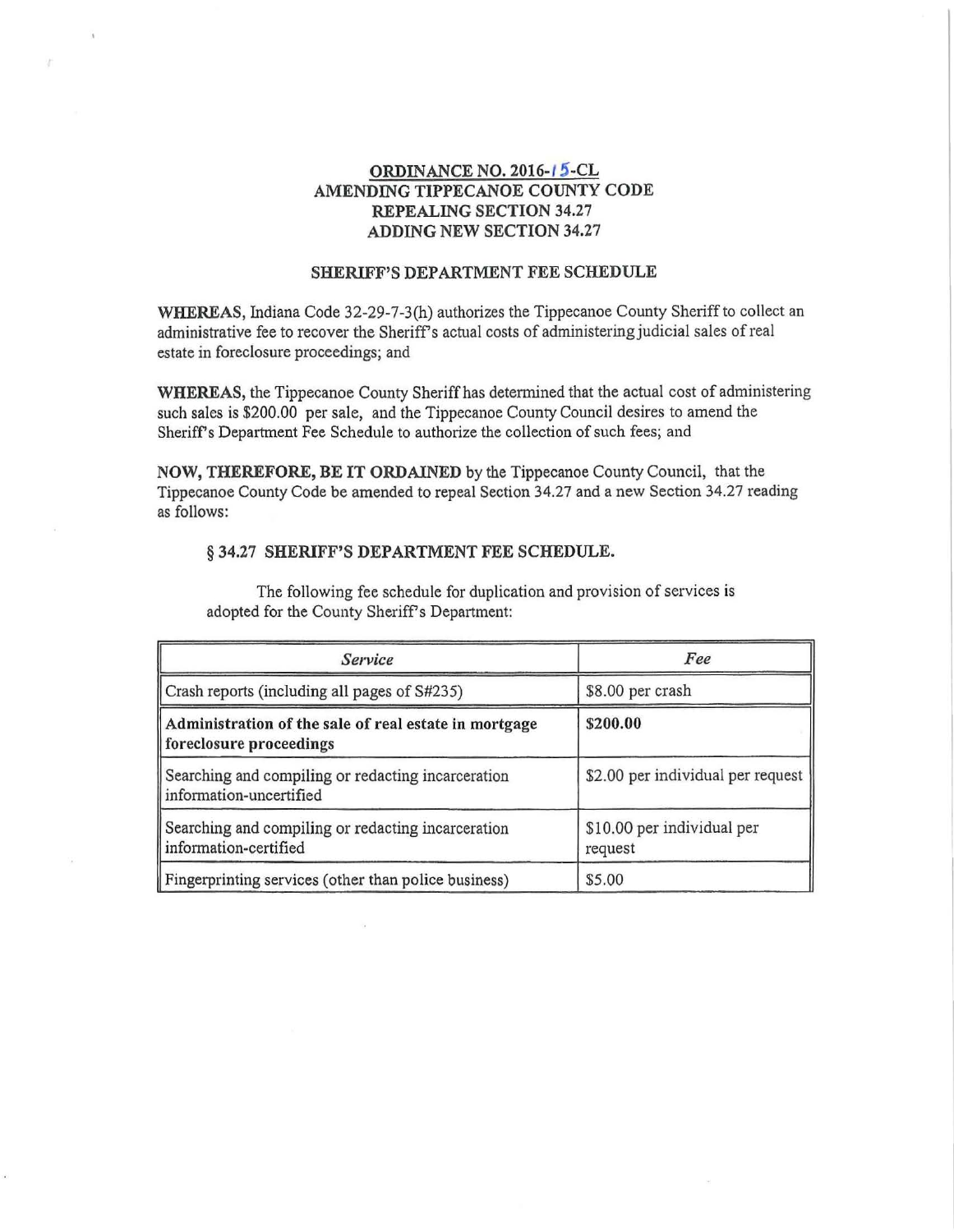| Handgun permit processing:<br>Four year Hunting and Target<br>Four year Personal Protection<br>Lifetime Hunting and Target / no current permit<br>Lifetime Hunting and Target / with current permit<br>Lifetime Personal Protection / no current permit<br>Lifetime Personal Protection / with current permit<br>Retired Law Enforcement Officer<br>Retired Corrections Officer<br>Fire Arms Dealer | \$10.00<br>\$10.00<br>\$50.00<br>\$40.00<br>\$50.00<br>\$40.00<br>Fee Exempt<br>\$10.00<br>\$10.00 |
|-----------------------------------------------------------------------------------------------------------------------------------------------------------------------------------------------------------------------------------------------------------------------------------------------------------------------------------------------------------------------------------------------------|----------------------------------------------------------------------------------------------------|
| Providing duplicates of:<br>$3" \times 5"$ photographs<br>5" x 7" photographs<br>8" x 8" or 8" x 10" photographs<br>Video tape (VHS)<br>Audio tape                                                                                                                                                                                                                                                  | \$2.50 each<br>\$5,00 each<br>\$10.00 each<br>\$50.00 per tape<br>\$15.00 per tape                 |
| Notary services                                                                                                                                                                                                                                                                                                                                                                                     | \$2.00 per document                                                                                |

The fee charged for the reproduction of public documents in the possession of the Sheriff's Department and not otherwise specified by this section or other law shall be the fee established by  $§$  34.25 for the reproduction of similar documents by the county offices generally.

This Ordinance shall be in full force and effect immediately upon its passage and signing.

| Presented to the County Council of Tippecanoe County, Indiana, and read in full for the first |                          |                           |                          |  |
|-----------------------------------------------------------------------------------------------|--------------------------|---------------------------|--------------------------|--|
| time, and approved this                                                                       | $q_{\mathcal{H}}$ day of | uqust                     | , 2016, by the following |  |
| vote:                                                                                         |                          |                           |                          |  |
|                                                                                               | VOTE                     | TIPPECANOE COUNTY COUNCIL |                          |  |

1

Bryan E. Metzger

David R. Williams 4 (UM Milliams, President John R. Basham II  $\frac{M}{J \text{ohy } R}$ . Basham II, Vice-President

NOE COUNTY COUNCIL

Sally J. Siegrist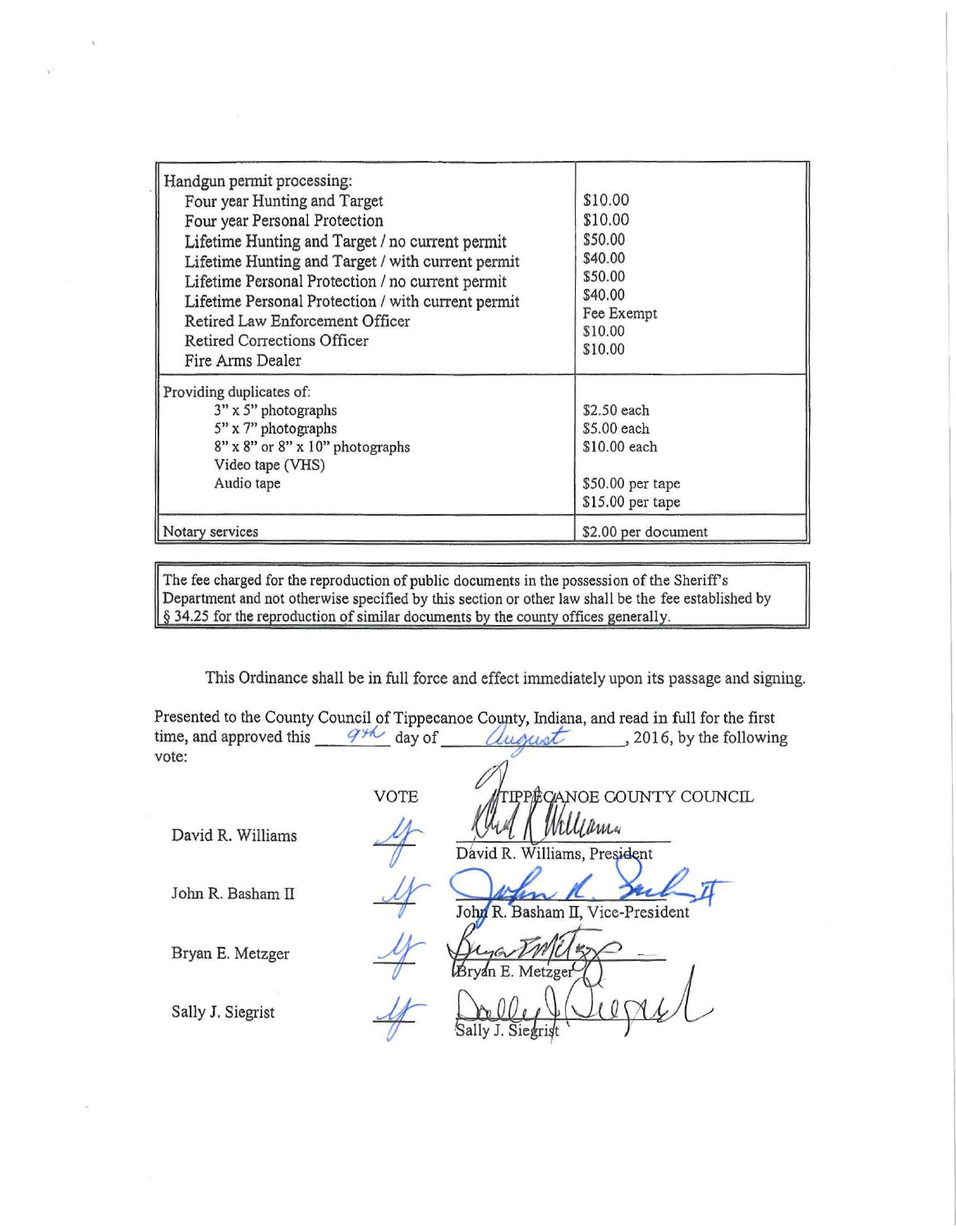Kevin L. Underwood

Kevin L. Underwood Kathy Vernon Roland K-Winger

Kathy Vernon

Roland K. Winger

ATTEST:

Robert Plantenga, Tippecaped County Auditor

Presented to the County Council of Tippecanoe County, Indiana, and read in full for the second Presented to the County Council of Tippecanoe County, Indiana, and read in full for the second<br>time, and approved this  $\frac{d\mu}{d\alpha}$  day of  $\frac{d\mu}{d\alpha}$  , 2016, by the following vote:

|                    | <b>VOTE</b> | <b>IPPECANOE COUNTY COUNCIL</b>        |
|--------------------|-------------|----------------------------------------|
| David R. Williams  |             | Millen<br>David R. Williams, President |
| John R. Basham II  |             | John R. Basham II, Vice-President      |
| Bryan E. Metzger   |             | $16-$<br>Bryan E. Metzger              |
| Sally J. Siegrist  |             | Sally J. Siegrist                      |
| Kevin L. Underwood |             | Kevin I<br>Underwood                   |